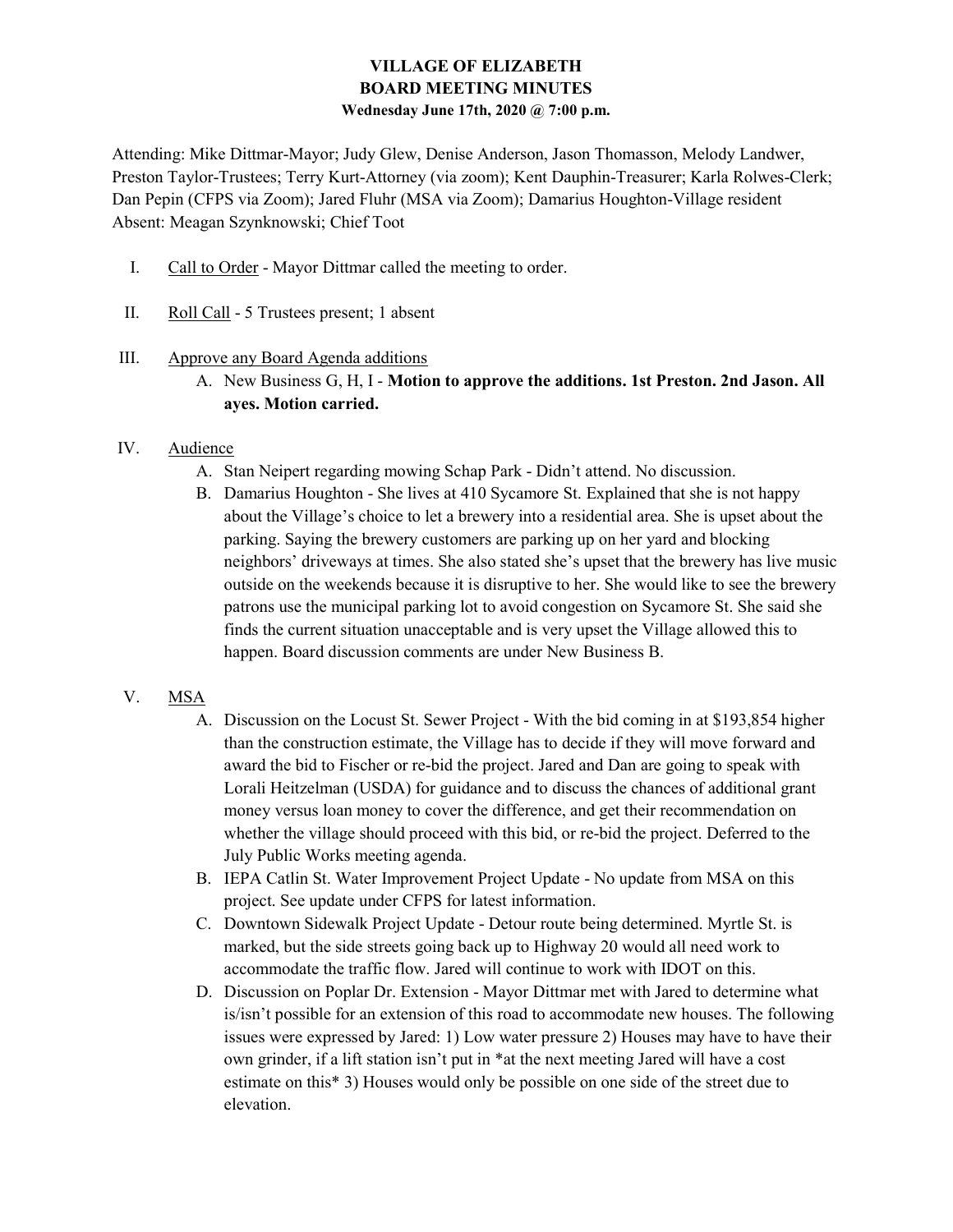# VI. CFPS, Inc.

A. IEPA Water Improvement Project - The IEPA released their FY2021 loan terms and unfortunately the loan forgiveness is now 50% of the project costs up to \$400,000 (this was previously 60% up to \$800,000). The Project Priority list for FY21 was also released and ours ranks 11th out of 153. The additional \$400,000 will be discussed at the meeting on 6/22 with Kent and Jason. The schedule to get this out for bid is on the update Dan provided and reads as follows: CFPS plans to submit final plans/specs by end of June. Advertise for bid 7/2 (allow minimum of 45 days), Open bids 8/17, Begin construction 9/28.

\*Dan also provided a reminder to the board that when this Catlin St. project and Well House project were submitted to the IEPA, it was sent as one project. Now that the Village has separated them and chosen not to move forward with the Well House project, the engineering design costs for the Well House project (\$35,500) are not eligible for reimbursement until the project is done.

- B. Locust St. Sewer Project Discussed under MSA.
- C. Splash Pad Update No update from last month. Mike informed the board that Apple River State Bank has approved a loan in the amount of \$168,000 at a rate of 2.75% for the village's portion of this project.
- D. Discussion and possible action on TIF reimbursement for Jug's Main St. Tap Dan met with Karla prior to the board meeting to discuss some discrepancies with invoices. Dan wants to make sure we understand he is not trying to nitpick this, he wants us to understand he goes through all TIF requests with a fine tooth comb since CFPS and the Village has to stand behind all TIF requests/projects. Karla has the CFPS file on this and will reach out to Lisa Walters to get it straightened out.
- E. Discussion and possible action on TIF reimbursement for Hazelwood Properties (Linda & Mike Gansta) - Dan is still working on this and hopes to be done by next month's meeting.
- F. TIF Inducement Agreement for The Little Keg Still being reviewed by Kathy Orr. No update.
- G. Village Books utility issues/determine history recovery Dan Pepin gave a summary of the issues. He will work with the Village to manually enter the history back into Village books.
- VII. Police Report Chief Toot was not present. He provided a copy of the report to all board members.

#### VIII. Minutes

- A. Regular / May 2020 Motion to approve the minutes. 1st Preston. 2nd Denise. All ayes. Motion carried.
- B. Budget Meeting 5/26 & 5/27- Motion to approve the minutes. 1st Preston. 2nd Denise. All ayes. Motion carried.
- C. Locust Street Sewer Project Bid Opening Motion to approve the minutes. 1st Jason. 2nd Melody. All ayes. Motion carried.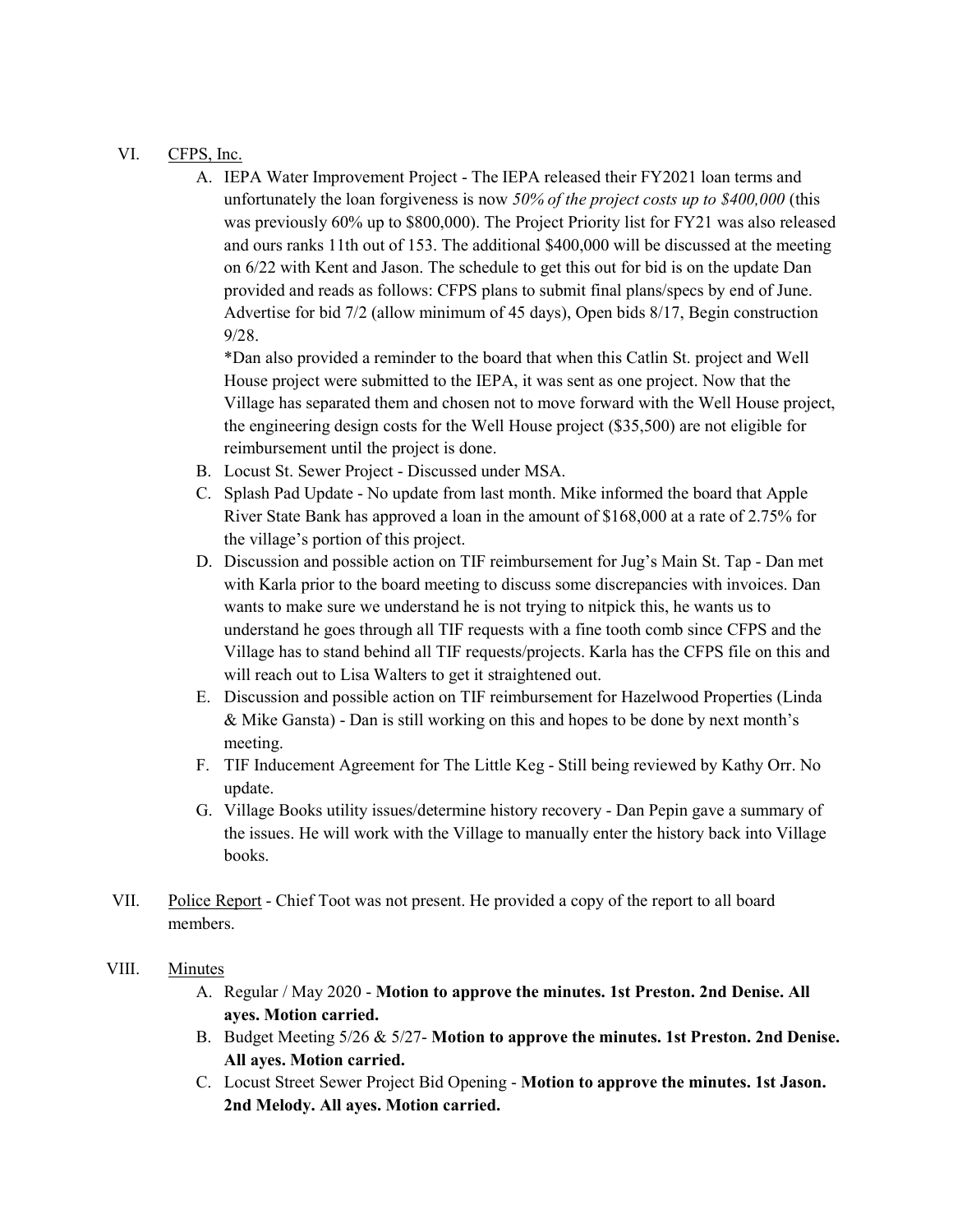# IX. Consent Agenda - Motion to approve the consent agenda. 1st Melody. 2nd Judy. All ayes. Motion carried.

### X. Finances

- A. Treasurer's Report Kent delivered the report. The first real estate tax disbursement will be received next month.
- B. Payment of Bills Motion to pay the monthly bills. 1st Preston. 2nd Melody. Roll call vote. All ayes. Motion carried.
- C. Budget
	- 1. Approve FY21 Appropriation Ordinance Haven't gotten from O'Connor & Brooks yet. Will add to next months' agenda.

# XI. Committee Reports

- A. Public Works
- B. Administrative
	- 1. Face Masks for Village Residents Motion to spend \$3,600 to purchase 4,000 disposable face masks for village residents. 1st Judy. 2nd Denise. Roll call vote. All ayes. Motion carried.
- C. Economic Development

## XII. Attorney Comments

- A. Cost estimate for putting Zoning guidelines into an ordinance Motion to approve up to \$1,000 on this. 1st Preston. 2nd Denise. Roll call vote. All ayes. Motion carried. A public meeting needs to be held before this can be put into effect. Once the Ordinance is drafted by Terry, the board will do a final review and a public meeting date will be determined (in compliance with the Governor's orders at that time).
- B. Approve the Emergency Declaration Ordinance (Declaration is already in place, just signing the official paperwork) - Terry Kurt provided the document. Karla to give to Mike for review and signature.
- C. Amended Ordinance regarding proper way to disconnect water lines at the main (9-3A-2) - Added verbiage regarding proper ways to disconnect water and sewer lines to stop monthly utility billing. Motion to approve the amended ordinance. 1st Judy. 2nd Melody. Roll call vote. All ayes. Motion carried. (2020-0617)
- D. Update on IDOT Hwy 20 Maintenance agreement No update.
- E. Sycamore St. Cease and Desist letter The property that this applies to was recently sold. Karla to send new owner contact information to Terry Kurt.
- F. Discussion on summer baseball/softball leagues using Village facilities & porta potties Terry informed the board that his professional opinion would be not to host these summer leagues. It goes against the Governor's executive order. In doing that, a municipality could risk losing immunity and state grant eligibility (for being considered negligent). Continued discussion on this at July committee meetings since Terry was looking at Phase 3 guidelines. Terry said Phase 4 guidelines are not out yet.
- G. Lien release for 121 E. Sycamore St. Lien release has been filed and recorded.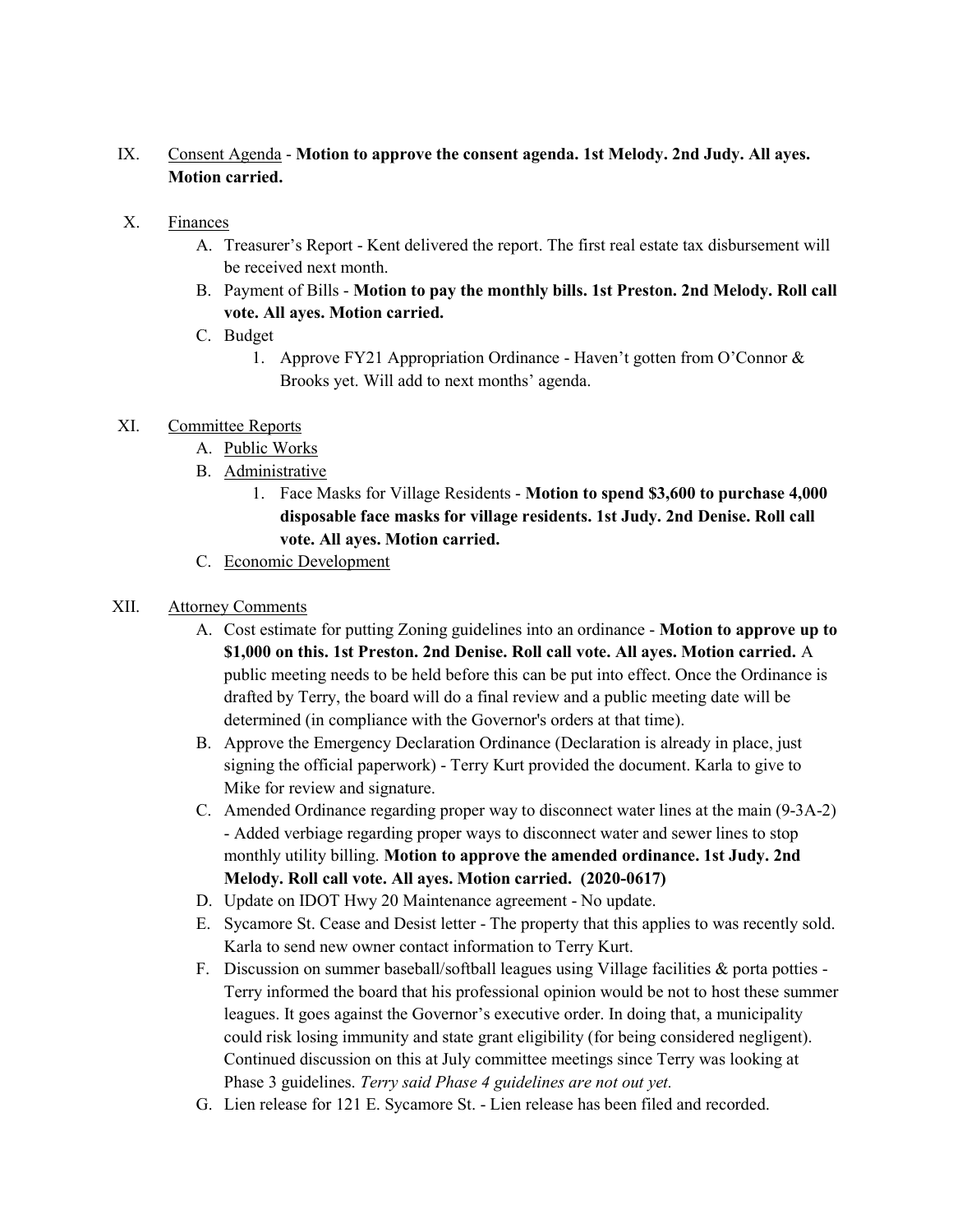### XIII. Old Business (Other than Committee Mtg Minutes/Consent Agenda)

- A. Generator / Storm shelter at Village Hall Still needing to determine the best grant option for this project. More discussion to come.
- B. Approve location of the light pedestal by Community Bldg donated by Kloss family for Harvey - No update
- C. Holcomb property annexation Progress continues to be made. The Task Order for MSA is New Business H.
- D. Ribbon Cutting Ceremony for Solar project The board thought it would be best to have at 6:00 on a Wednesday prior to a board meeting. Karla to follow up with Jeff Finn.

### XIV. New Business (Other than Committee Mtg Minutes/Consent Agenda)

- A. Discussion of having fireworks at Fair instead of Freedom Fest or not having any this year - Freedom Fest and the Elizabeth Community Fair have both been canceled for the year. There will not be any fireworks this year.
- B. Parking issues expressed by village residents by Highway 20 Brewery This issue was brought up by a village resident that lives on Sycamore St. right next to the brewery. The board listened to the concerns expressed. They will address the parking concerns. The Mayor will meet with applicable staff to determine the best placement for "no parking" areas on Sycamore St. Once it's been marked with their recommendation, the Board will all visit the area so everyone is in agreement. The Mayor and board agree that patrons of the brewery need to be encouraged and directed to park in the Village municipal lot by Law Jones Funeral Home. At this time, the music is not in violation of any ordinance. The parking is not in violation of any ordinances either, however the Village will definitely work to make this situation better. This brewery falls in a business/commercial district.
- C. Discussion and possible action on quote for a field inspection on municipal building door frames (\$1,950) per the state fire inspector - Motion to approve the inspection. 1st Preston. 2nd Denise. All ayes. Motion carried. This will get paid out of the building fund. Preston would like to be on hand for this inspection.
- D. All village residents received a \$63.39 water bill this month due to software issues Dan Pepin reached out to Neptune for assistance with data recovery. He didn't get a response from them for a week straight after multiple attempts. The Village made the decision on 6/11 to send bills out with a minimum. Residents were given a two week period for payment (6/25). No late fees assessed for the month. If we had waited longer, it would've been back to back with July bills. Motion to approve moving forward and not pursuing lost income due to the inability to get past usage data, and also manually entering history into each account from 1/1/20 - present except for properties with liens, we'll do full history recovery. 1st Judy. 2nd Melody. Roll call vote. All ayes. Motion carried.
- E. Discussion and possible action on Survey for Bruce Streicher property and surrounding area - Referred to Public Works.
- F. Discussion on tree/brush removal on Jim & Betty Brown's fence line The village wasn't getting involved since it's a fence on their property.